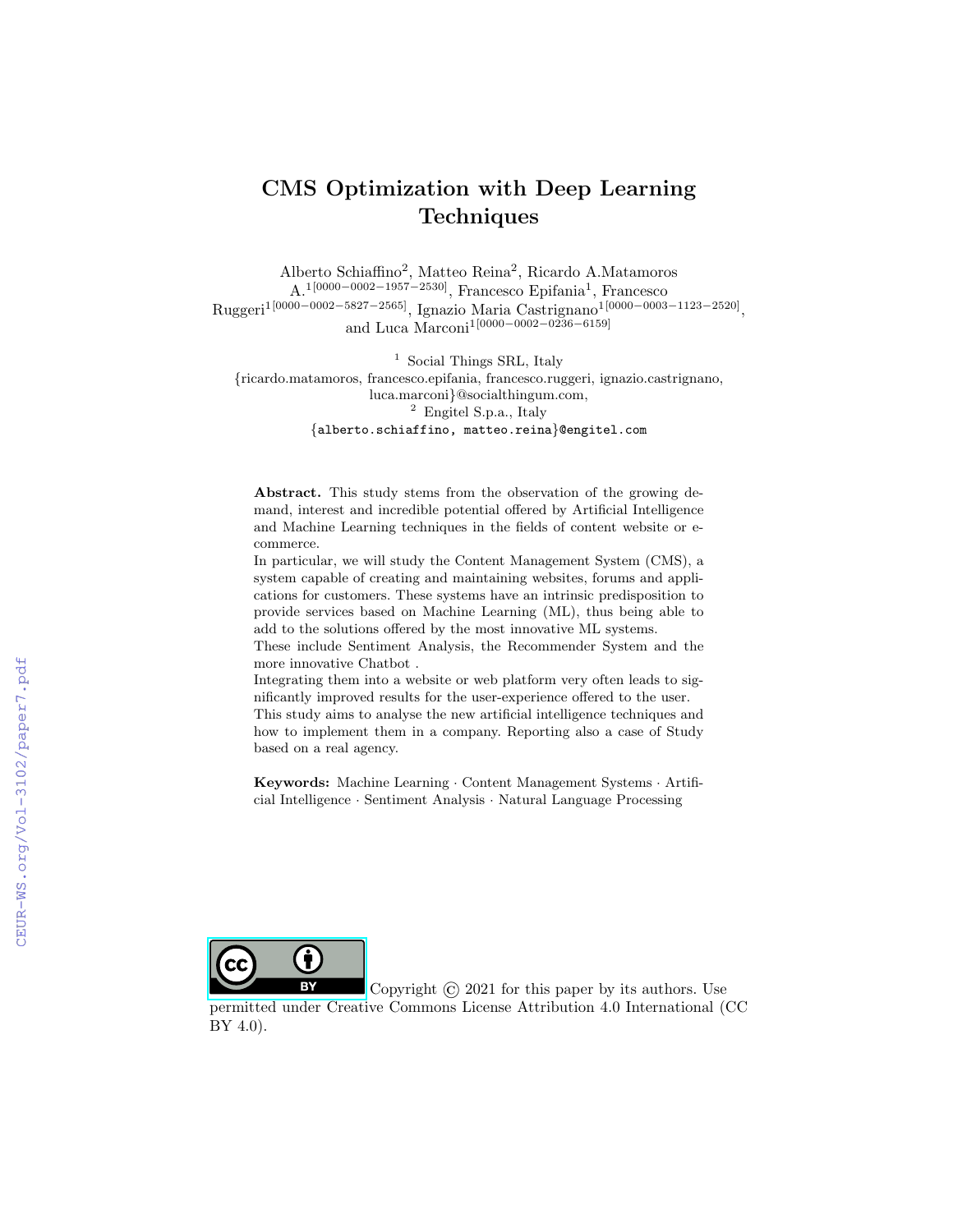## 1 Context description

The objective of the study is to create a usable Platform-as-a-Service (PaaS) extension that makes available and integrates different Machine Learning services so that the company can offer these solutions to its customers.

To this end, an infrastructure will be created to show an interface through which CMS can request different ML services as needed. In particular, CMS will only have to indicate which specific ML module it wants to use within a site (whether a Sentiment Analysis module [\[2\]](#page-9-0), items recommendations [\[1\]](#page-9-1), ...) and some parameters; the infrastructure will interpret the request and select the correct module to be queried.

For some of these, there are already various solutions offered by providers such as Microsoft (Azure), Google (Google Cloud Platform) and Amazon (AWS); in these cases, the services will be studied and tested to see which ones meet the requirements.

Where the offered solutions are not adequate, the necessary ML models will be built from scratch, starting from the state of the art and improving it with more recent techniques. In particular, given the central importance in websites and the absence of an adequate service, the item recommendation system will be studied.

The realisation of the project involves the design and development of two components: the architectural infrastructure and the ML-based services.

# 2 Technology implementation

By analysing the time required for the various phases of the implementation, we have arrived at significant estimates. The first macro-phase is aimed at the realisation of the infrastructure that integrates the services and makes them easily usable.

The specific sub-phases, with their corresponding time estimates, are: Numbered (ordered) lists are easy to create:

- 1. Infrastructure design and development (1 month)
- 2. Design and development of procedures for data life cycle management (0.5 month)
- 3. Design and development of the communication interfaces with the Content Management System (0.5 months)

The second macro-phase is aimed at the implementation of basic services with ML. The specific sub-phases are:

- 1. Study of the state of the art of existing ML services (0.5 months)
- 2. Integration of ML models already offered by external services (1.5 months)
- 3. State of the art of Recommender Systems (RS) (0.5 months)
- 4. Model evaluation and testing (1.0 months)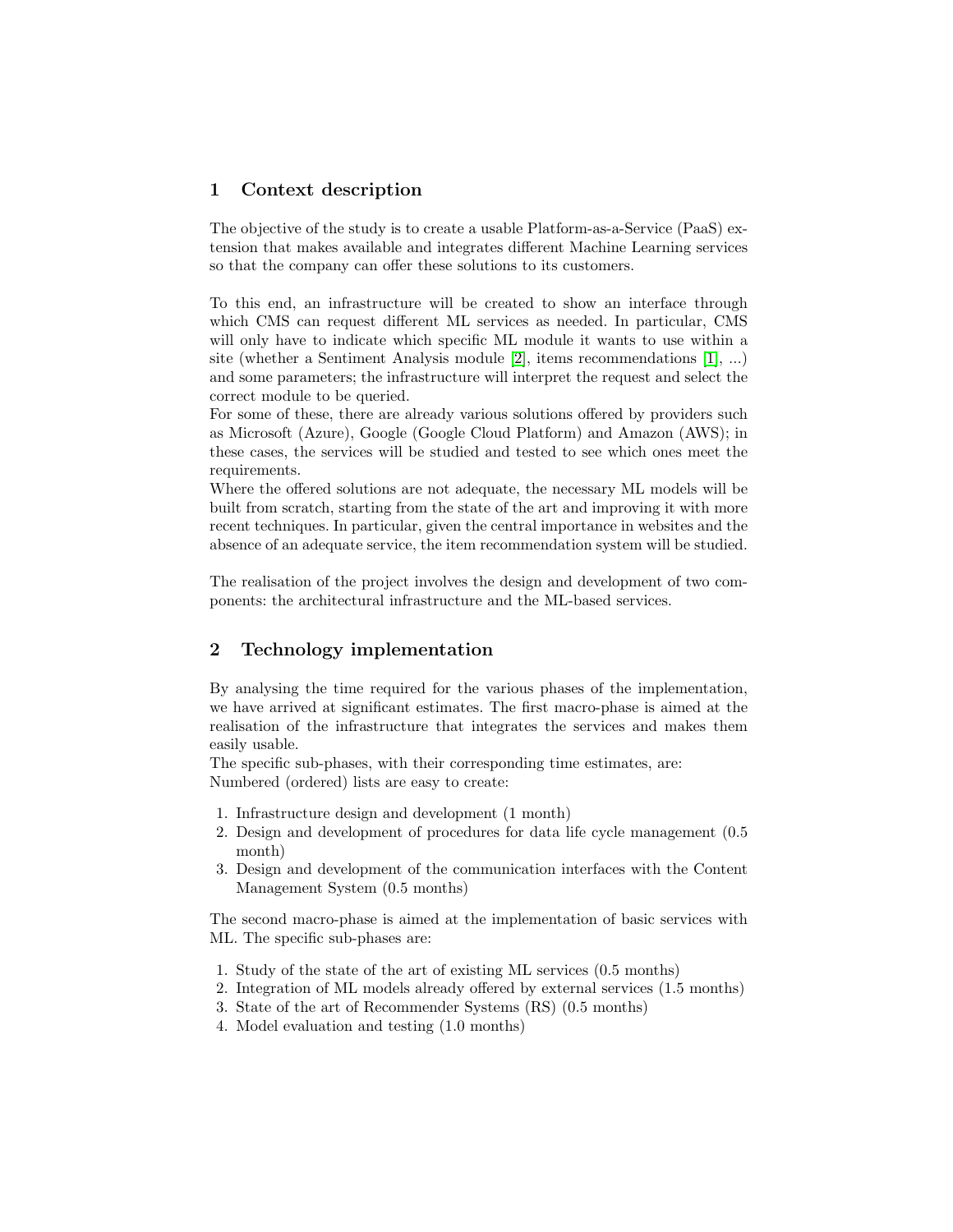The aim is to create a working prototype with at least TRL 5, to verify and validate the effectiveness of the technologies applied to the reference context before moving on to the next phase.

## 3 State-of-the-art innovation

The implementation of these technologies within a company produces first and foremost Product Innovation, as it proposes a radical enhancement of the proposing company's current solution. This will allow the company to open up to new markets, to meet demands that it could not previously satisfy.

But the main value of these technologies is that they will enable important simplifications and reduction of implementation times in the business processes of customers using the Content Management System.

The CMS enables:

- more timely, effective and efficient data collection;
- a complete processing of data and information through a wide variety of tools;
- overall integration between them
- the provision of new services that did not previously exist

Therefore, the implementation will affect: the enhancement of management activities, optimisation and monitoring of business processes through artificial intelligence and Machine Learning techniques. In fact, the multiple synergies that it stimulates within the processes, allow a restructuring of the interaction between technology and organization, thus digital transformation in a broad sense.

#### 3.1 Unique and complete system

The artificial intelligence-based services offered by some providers, such as Microsoft, Google and Amazon, are 'black box', they are neither unified nor integrated, nor are the solutions complete with all services.

The proposed infrastructure, on the other hand, is aimed at a comprehensive and dynamic management of the whole range of tools and services and the necessary data.

In particular, the infrastructure will deal with:

- management of the data life cycle
- creation and updating of models
- communication between the infrastructure and the system

The architecture of the infrastructure will make it possible to implement the full spectrum of services required, either by developing them from scratch or by exploiting those already offered by the providers, thus enabling interchangeability and the choice of the most performing ones.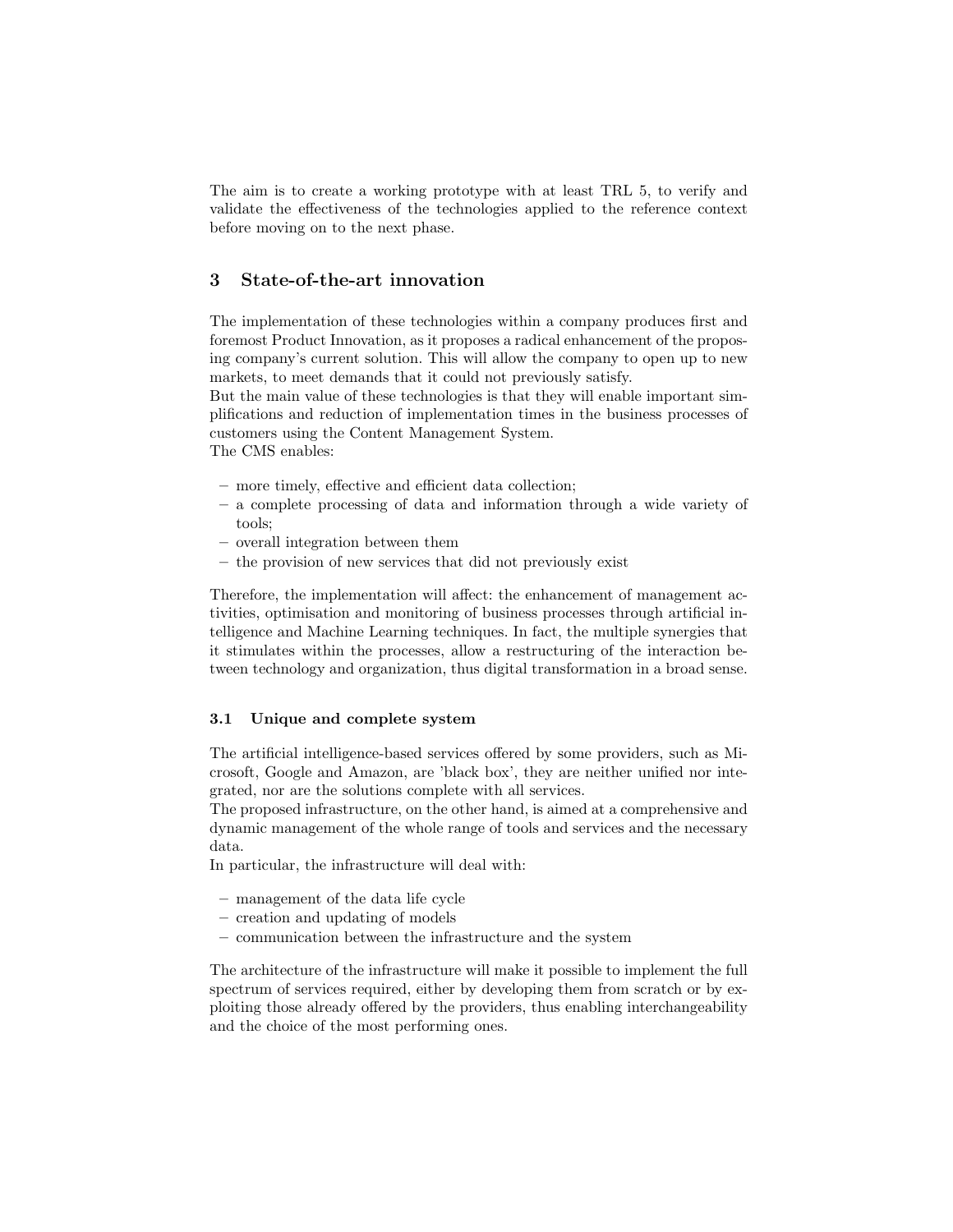### 3.2 Study and implementation of new ML models

Particular attention was paid to different Recommender System models. It starts with a state-of-the-art study of the most popular algorithms currently implemented to try out more recent techniques based on neural networks. In this way it is possible to test and evaluate different solutions, describing which ones and in which contexts they provide better results.

Some services are related to all or some of the following fields:

- Recommender systems: item recommendations customised for the user
- Sentiment Analysis: extraction of opinion from a text [\[9\]](#page-9-2)[\[20\]](#page-10-0)
- Content Moderator: collection of user contributions (comments, generic text and image content) and their automatic moderation to filter out inappropriate or out of scope content [\[3\]](#page-9-3)[\[4\]](#page-9-4)
- Text analysis for SEO [\[12\]](#page-9-5)[\[19\]](#page-9-6)
- Chatbot or advanced search to refine the content searched for the user [\[7\]](#page-9-7) [\[14\]](#page-9-8) [\[16\]](#page-9-9)

In this way, a significant improvement in the state of the art will be possible, which will have a significant impact on the competitive advantage of the company and of the customers who adopt its system.



Fig. 1. In the figure we see at a very high level the link between the various services used in this context.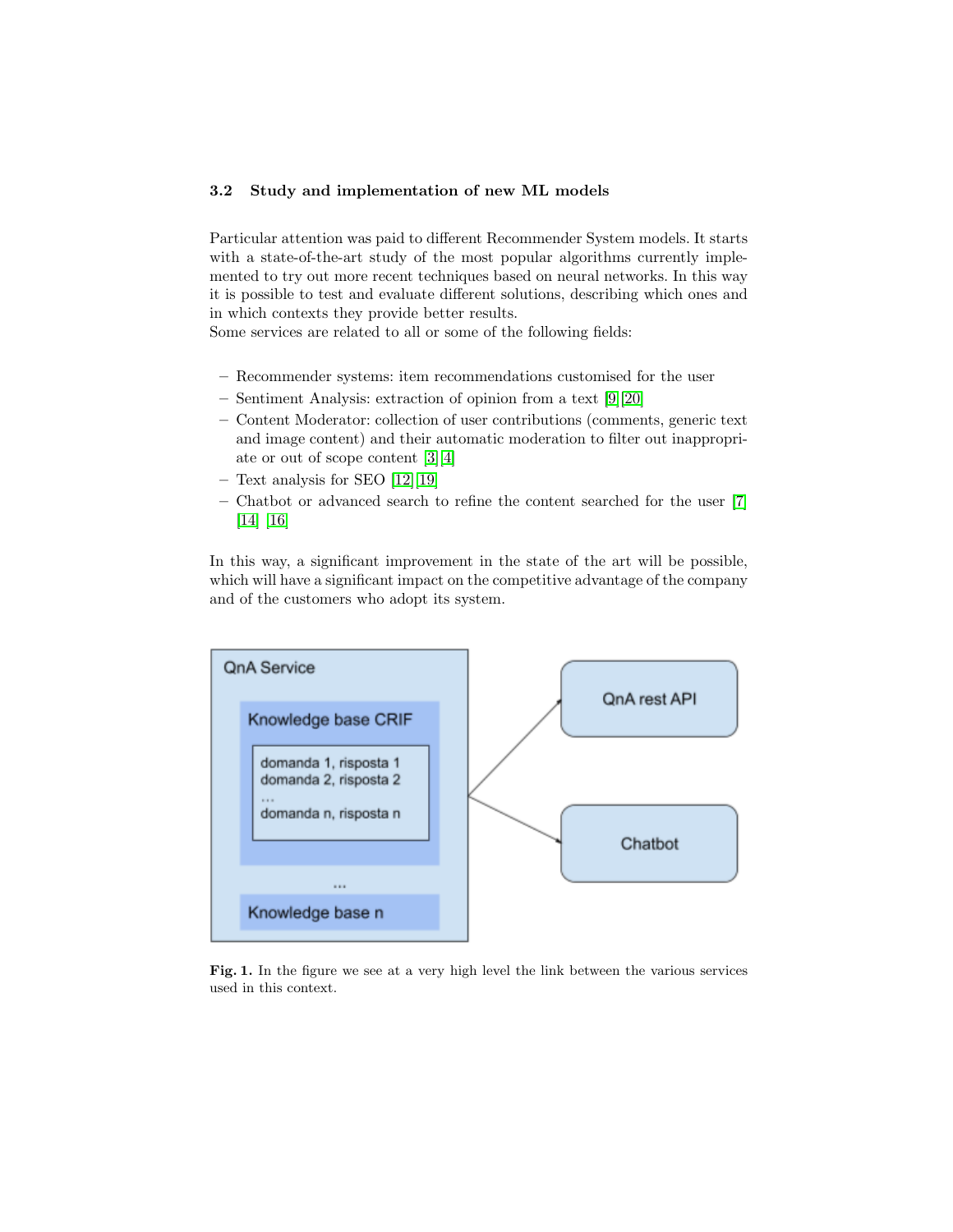# 4 Economic impact

#### 4.1 How to finance it

The breakdown of costs according to the actions envisaged in the project is indicatively as follows:

- 1. Activities to identify the Artificial Intelligence services useful to complete the CMS platform. (6% of costs)
- 2. Design and development of the infrastructure with CMS interface. (30% of costs)
- 3. Integration and implementation of basic services with ML.(52% of costs)
- 4. User Interface validation activities.(12% of costs)

#### 4.2 Impact on Enterprise

A second macro-result that can be highlighted, from the point of view of the effects on productivity and on the increase in revenues, is that relating to the management of data, including unstructured data: the possibility for the infrastructure to jointly manage heterogeneous and also unstructured data and obtain significant insights, thanks also to economies of scale and scope and knowledge, allows in the medium term a reduction in organisational costs for data processing and knowledge management in the broadest sense [\[13\]](#page-9-10) [\[15\]](#page-9-11). These potential productivity gains from optimised knowledge management [\[17\]](#page-9-12) and the parallel decreases in organisational costs are then also transferred to the organisational structure of customers, who see significantly improved performance from a data analytics perspective.

And that's not all: the numerous possibilities for creating and selling customised services, as well as customised data and information based on the needs of customers, means that differentiated pricing logics can be configured, making information available on request according to the logic of the "Data as a Service" paradigm.

#### 4.3 Impact on the Environment

As far as product innovation is concerned, the proposed system is characterised first and foremost by the potential environmental benefits that can be obtained by integrating services into a single infrastructure. This entails numerous energysaving factors deriving from the univocal and omni-comprehensive management of the entire data life cycle.

As can be seen from the study carried out applying this technology to e-learning courses. The resources recommended by the system will be improved in quality and quantity through external sources as they have done in their work by Garg et al. [\[8\]](#page-9-13).

In particular, the user will analyse the data by means of a single architectural structure integrating the different services, which are variously complementary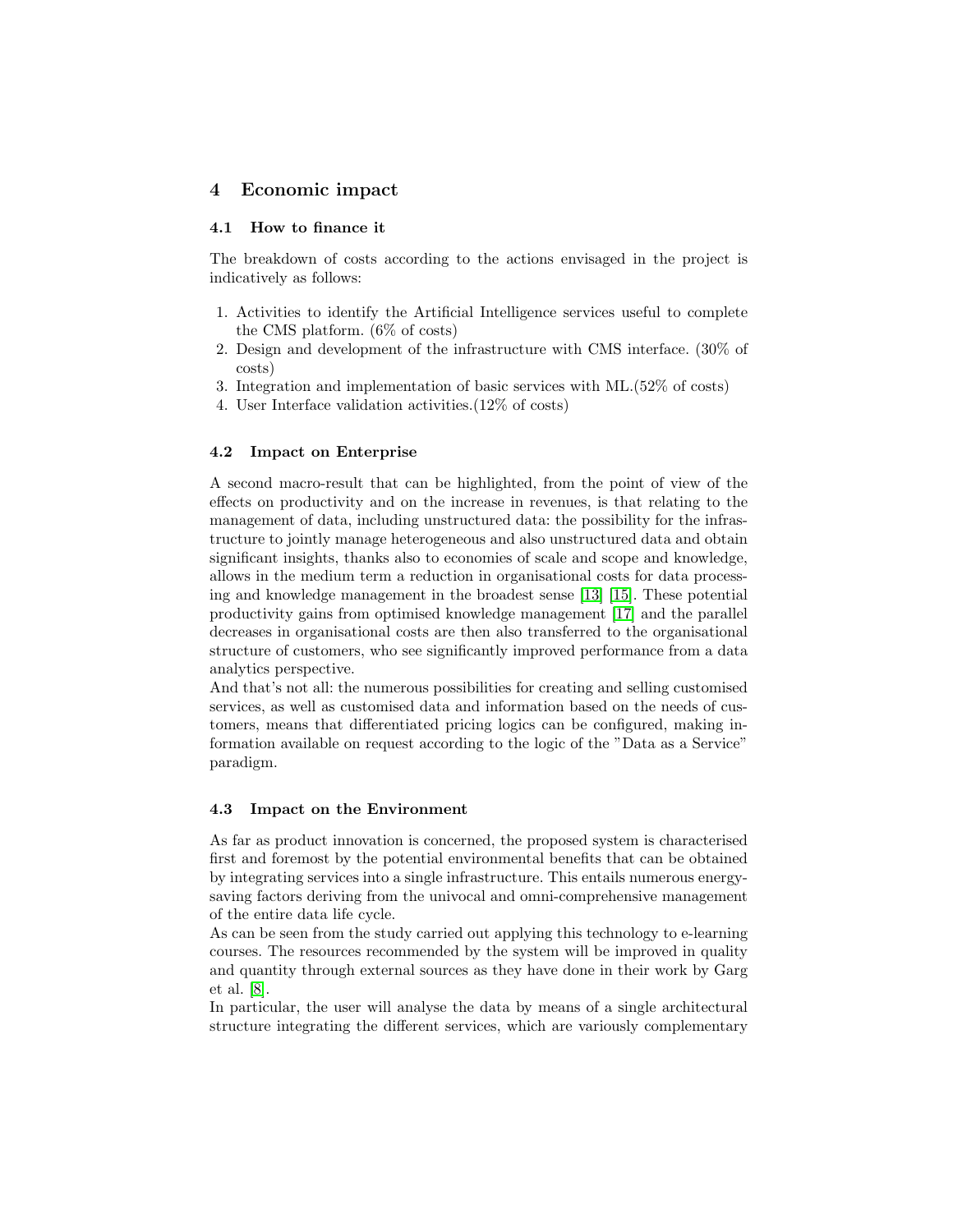from the point of view of the obtainable insides: consequently, the use of the energy resources of the Content Management System will be structured in a progressively better way according to the reorganisation of the production processes stimulated adaptively by the use of the platform itself. In this way, the content provided to the user will dynamically adapt to his needs in a more specific and precise manner and navigation within the system will be facilitated, with significant savings in time and energy.

Following this, the improved performance of the system will progressively stimulate further savings, thanks to Process Intelligence, through the highlighting of organisational bottlenecks at each stage of the process and data life cycle. Ultimately, the resulting environmental, social and economic benefits will be perceptible from the point of view of both the company and the customers themselves, and therefore of the entire ecosystem that uses the services generated by the CMS.

In addition, since the chosen architecture is that of a Platform-as-a-Service, all processing linked to the Machine Learning algorithms will be carried out on Cloud machines optimised for this type of processing, reducing consumption in terms of energy used and heat produced, as we seen in the work of Rajabion, Lila, et al.. [\[18\]](#page-9-14)

Finally, during the entire life cycle of the project, the choice of the Cloud implies further important benefits for the entire system from the point of view of environmental impact and in terms of saving on the costs of energy for local data and materials for server hardware.

## 5 Case of Study

Over the last few years Engitel has developed its own Content Management System (CMS) called Spin&GO (SG) with which it creates and maintains websites, forums and applications for its customers. Spin&GO is increasingly a Made in Italy excellence. Engitel has already participated in the project called SPAC3, as part of the projects funded by the Lombardy region as Bando Smart Cities 2014 and the Easy 4.0 project.

The system currently used by Engitel, Spin&Go, does not offer any solution based on Artificial Intelligence; the advantages that can be achieved through these techniques are by now well known to all and in this case they mainly concern the quality of the experience provided to the user while navigating the site or using the application: from the suggestion of personalised content based on the user, to the automation of content insertion procedures, to the automatic recognition of multimedia content.

The SPIN&GO BRAINY project therefore opens the way to the use of AI applications and environments within the CMS and the Engitel processes. The use of such services therefore leads to a higher quality of the products pro-

vided by Engitel, consequently with an increase in turnover for the company.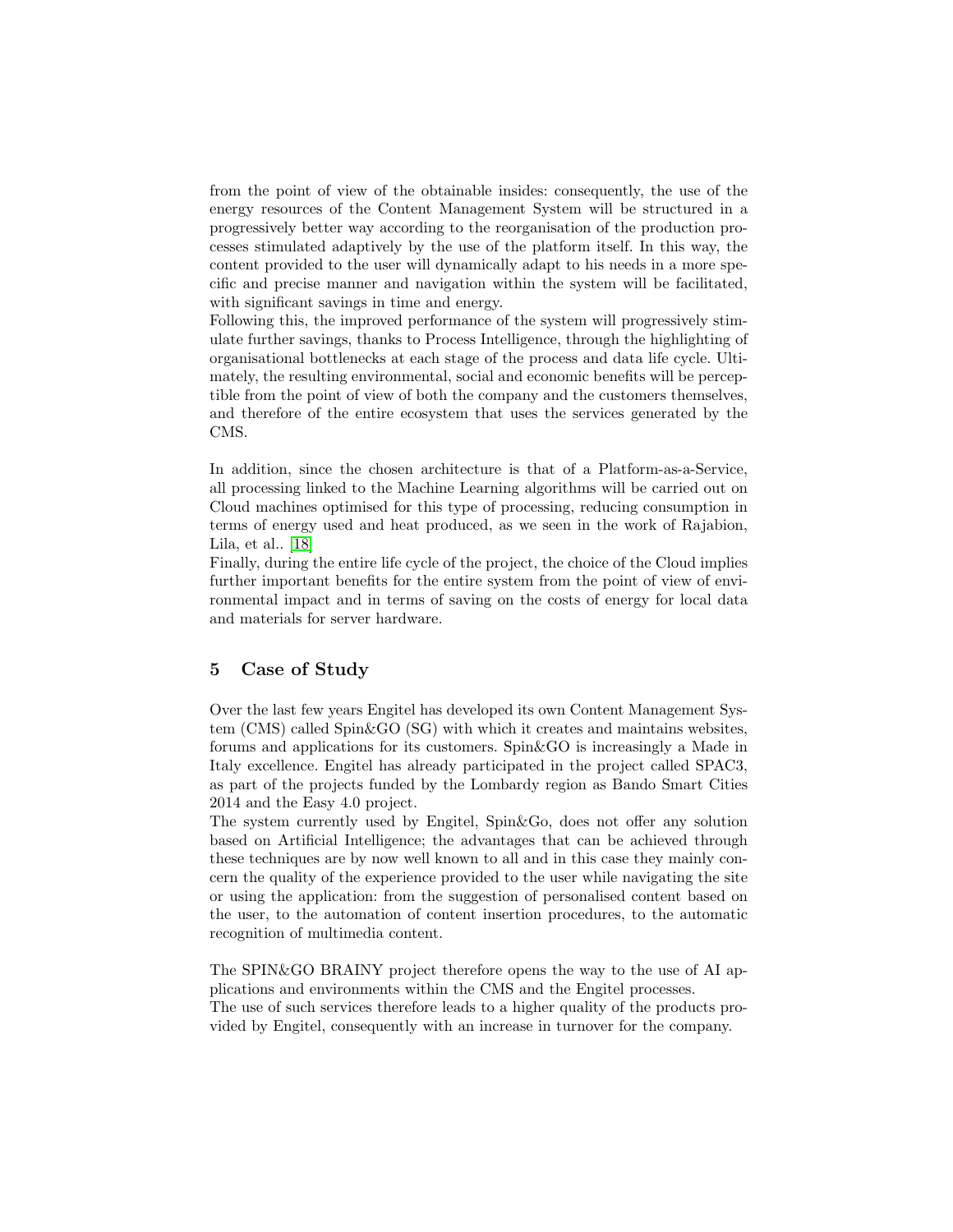Engitel turned to Social Things which has all the complementary competences in the Artificial Intelligence field necessary to realise SPIN&GO BRAINY.

Therefore, the SPIN&GO BRAINY project allows the opening of the proposing company to new markets and new clients (who could currently use other providers), through the provision of Machine Learning services: this significantly expands the offer and enriches the value proposition of Engitel itself.

On the one hand, it is a unique system especially at the Italian level and unified of different synergic or complementary ML services, which allows for an easy integration within websites and applications.

Therefore, the SPIN&GO BRAINY project fully falls within the macro-area of Intelligent Business Process Management, as defined by Gartner [\[22\]](#page-10-1): that is, the enhancement of management activities, optimisation and monitoring of business processes by means of Artificial Intelligence and Machine Learning techniques.

Studying the economic impact on the company we note that: Engitel's revenue over the last 4 years has been roughly as follows:

- $-$  Year 2017: 3,795,448€.
- Year 2018: 4.207.526€.
- Year 2019: 3.716.874€.
- Year 2020: 3.743.917€.

The Net Profit after tax (in thousands of Euros) amounted to:

- $-$  Year 2017: 685,508€.
- $-$  Year 2018: 656,868€.
- $-$  Year 2019: 430,321€.
- $-$  Year 2020: 451,196€.

From the above figures, Engitel is able to tackle this project with its own means. The financial and budget parameters recorded in the last fours years and the forecasts make this possible, as the investment of approximately  $\epsilon$ 40,000 represents approximately 7% of the average net profit of the last three years and the company is not in debt.

The price differentiation resulting from customisation and the user-centred offer will enable Engitel and its customers to progressively increase revenues.

In the case of Engitel, it will be necessary to recruit highly specialised technical staff to manage the enhanced CMS: therefore, figures will be needed to deal with system integration and system administration, for the overall management of the platform, but also data scientists and full-stack developers to design specific ML modules. It is estimated that there will be an increase of about 10 people in three years.

In the case of Social Things, an additional two engineers specialised in data science and AI will be needed to design the algorithms and modules, while an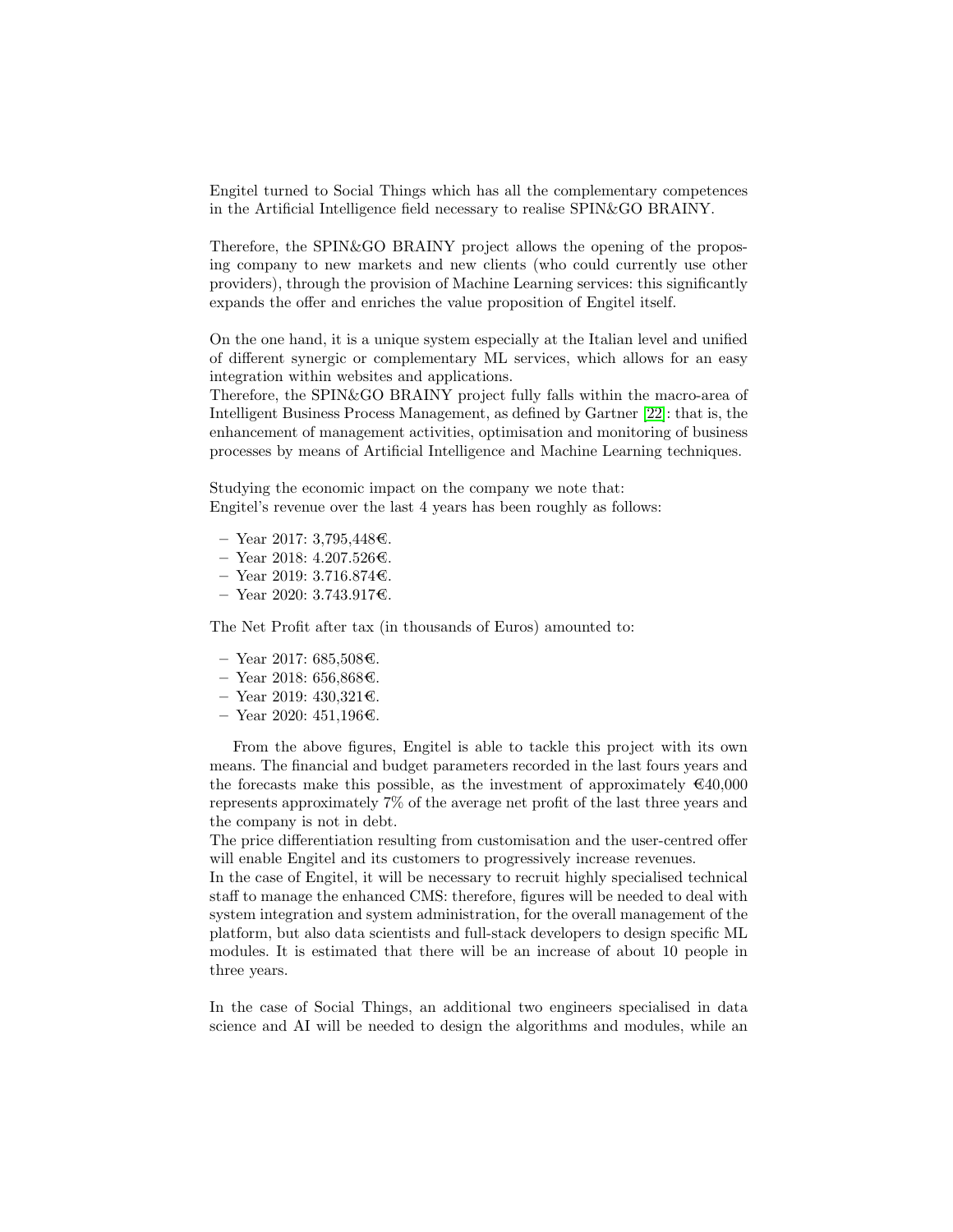additional full-stack developer will take care of the infrastructure design.

In fact, Engitel currently manages each process and the resulting services for specific customers in an individual and totally differentiated way. For each web service offered, there are specific resources allocated, resulting in energy redundancies due to waste and lack of synergies.

By means of the SPIN&GO BRAINY platform, from the point of view of production processes, the optimised management of knowledge deriving from the integration of synergic services will instead allow an overall saving in terms of energy and production efficiency.

## 6 Implementation details

In this work we plan to use Microsoft cloud tools for the delivery of the ML services provided. As we can observe below, in the figure 2, the architecture and data flow of this proposed work had a simple and intuitive representation, specifically we will use:

- Azure Data Factory and Azure Synapse Analytics: automating the extraction, loading and transformation (ELT) workflow
- Azure Databricks and Azure SQL Server Analysis Services: for analytics and batch data management.
- Azure API management: for publishing APIs for internal and external consumers

The importance of cloud services lies in the improvement of software scalability as it allows the optimisation of continuous integration and release processes of functionalities, both in the creation and update phases. In particular, the services for the hierarchical orchestration of functionalities introduce greater flexibility in terms of structural independence by providing the possibility to efficiently implement the configuration of microservices for the CMS.

The 4 proposed services will be used through cloud APIs according to a set of characteristics:

- on-demand and self-service
- high accessibility and flexibility
- dynamic grouping of resources by adapting the allocation to physical storage and computing devices according to requests
- service measurement and monitoring and control to ensure transparency of service use.

The choice of Microsoft Azure cloud infrastructure relates to a number of technological and operational aspects, but also to recognitions received in the API sphere. In fact, Microsoft was listed as a leader in Gartner's 2021 Magic Quadrant report for Comprehensive API Lifecycle Management.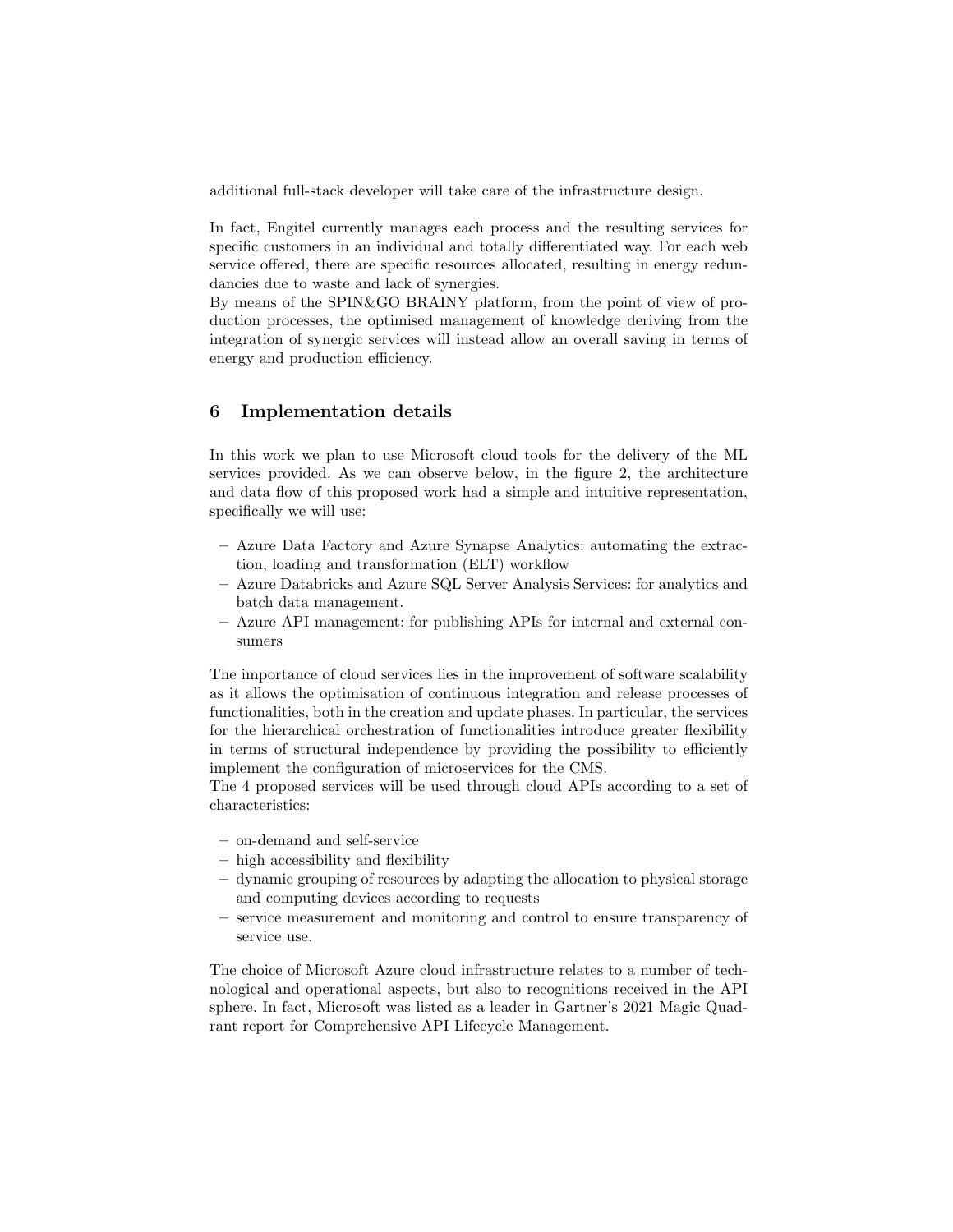

Fig. 2. Azure API architecture

## 7 Conclusions and Future Developments

In this study we have analysed the implementation of new technologies based on Machine Learning to Content Management Systems.

The problem addressed in this work, besides being complex because it concerns a vast domain of active search, presents other problems related to the need to apply it on a real case, i.e. on a company that offers such services.

Has we can see in the work of Bonhard et al. [\[6\]](#page-9-15) it is possible to significantly improve the quality of recommendations by exploiting the knowledge derived from users profile and their social network pages.

The case study analysed in this paper shows how Engitel through its CMS called SPIN&GO offers the indicated web services and by creating instead a PaaS that integrates new Machine Learning technologies it is able to guarantee the enhancement of management activities, optimisation and monitoring of business processes through Artificial Intelligence and Machine Learning techniques.

The actual state-of-the-art envisages the use of deep learning technique in the area of Natural Language Processing, in particular the best performing model now are based on Recurrent Neural Networks and/or reinforcement learning as in the work of Subramanyam et al. [\[21\]](#page-10-2) in which are described the the model based on the self-supervised learning and transfer learning [\[10\]](#page-9-16).

Another research line propose as approach to NLP models based on attentional mechanism as introduced in the paper of Hu and Dichao [\[5\]](#page-9-17).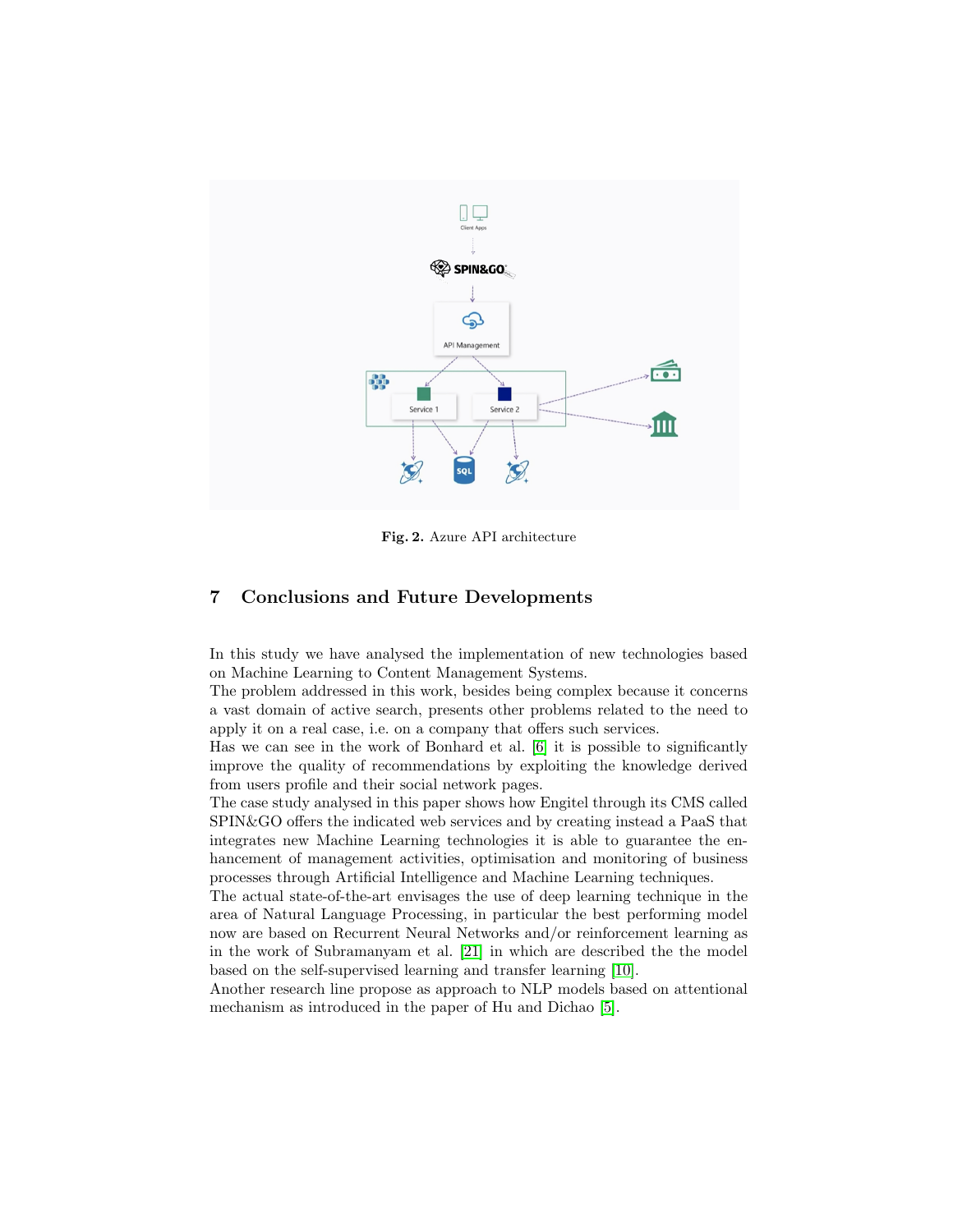## References

- <span id="page-9-1"></span>1. Bahdanau, Dzmitry, Kyunghyun Cho, and Yoshua Bengio. "Neural machine translation by jointly learning to align and translate." arXiv preprint arXiv:1409.0473 (2014).
- <span id="page-9-0"></span>2. Hussein, Doaa Mohey El-Din Mohamed. "A survey on sentiment analysis challenges." Journal of King Saud University-Engineering Sciences 30.4 (2018): 330-338.
- <span id="page-9-3"></span>3. Gorwa, Robert, Reuben Binns, and Christian Katzenbach. "Algorithmic content moderation: Technical and political challenges in the automation of platform governance." Big Data & Society 7.1 (2020): 2053951719897945.
- <span id="page-9-4"></span>4. Gillespie, Tarleton. "Content moderation, AI, and the question of scale." Big Data & Society 7.2 (2020): 2053951720943234.
- <span id="page-9-17"></span>5. Bonhard, Philip, and Martina Angela Sasse. "'Knowing me, knowing you'—Using profiles and social networking to improve recommender systems." BT Technology Journal 24.3 (2006): 84-98.
- <span id="page-9-15"></span>6. Subramanyam Kalyan, Katikapalli, Ajit Rajasekharan, and Sivanesan Sangeetha. "AMMUS: A Survey of Transformer-based Pretrained Models in Natural Language Processing." arXiv e-prints (2021): arXiv-2108.
- <span id="page-9-7"></span>7. Nuruzzaman, Mohammad, and Omar Khadeer Hussain. "A survey on chatbot implementation in customer service industry through deep neural networks." 2018 IEEE 15th International Conference on e-Business Engineering (ICEBE). IEEE, 2018.
- <span id="page-9-13"></span>8. Garg, Vishal, and Ritu Tiwari. "Hybrid massive open online course (MOOC) recommendation system using machine learning." International Conference on Recent Trends in Engineering, Science & Technology-(ICRTEST 2016). IET, 2016.
- <span id="page-9-2"></span>9. Young, Tom, et al.. "Recent trends in deep learning based natural language processing." ieee Computational intelligenCe magazine 13.3 (2018): 55-75.
- <span id="page-9-16"></span>10. Hu, Dichao. "An introductory survey on attention mechanisms in NLP problems." Proceedings of SAI Intelligent Systems Conference. Springer, Cham, 2019.
- 11. Alyafeai, Zaid, Maged Saeed AlShaibani, and Irfan Ahmad. "A survey on transfer learning in natural language processing." arXiv preprint arXiv:2007.04239 (2020).
- <span id="page-9-5"></span>12. Vedantam, Vamsi Krishna. "The Survey: Advances in Natural Language Processing using Deep Learning." Turkish Journal of Computer and Mathematics Education (TURCOMAT) 12.4 (2021): 1035-1040.
- <span id="page-9-10"></span>13. Zaslavsky, Arkady, Charith Perera, and Dimitrios Georgakopoulos. "Sensing as a service and big data." arXiv preprint arXiv:1301.0159 (2013).
- <span id="page-9-8"></span>14. Bala, K., et al.. "Chat-bot for college management system using AI." International Research Journal of Engineering and Technology 4.11 (2017): 2030-2033.
- <span id="page-9-11"></span>15. O'Leary, Daniel E. "Using AI in knowledge management: Knowledge bases and ontologies." IEEE Intelligent Systems and Their Applications 13.3 (1998): 34-39.
- <span id="page-9-9"></span>16. Lalwani, Tarun, et al.. "Implementation of a Chatbot System using AI and NLP." International Journal of Innovative Research in Computer Science & Technology (IJIRCST) Volume-6, Issue-3 (2018).
- <span id="page-9-12"></span>17. Mendes Rodrigues, Eduarda, and Natasa Milic-Frayling. "Socializing or knowledge sharing? Characterizing social intent in community question answering." Proceedings of the 18th ACM conference on Information and knowledge management. 2009.
- <span id="page-9-14"></span>18. Rajabion, Lila, et al.. "A new model for evaluating the effect of cloud computing on the e-learning development." Journal of Workplace Learning (2019).
- <span id="page-9-6"></span>19. Gjorgjevska, Emilija, and Georgina Mirceva. "Content Engineering for State-ofthe-art SEO Digital Strategies by Using NLP and ML." 2021 3rd International Congress on Human-Computer Interaction, Optimization and Robotic Applications (HORA). IEEE, 2021.